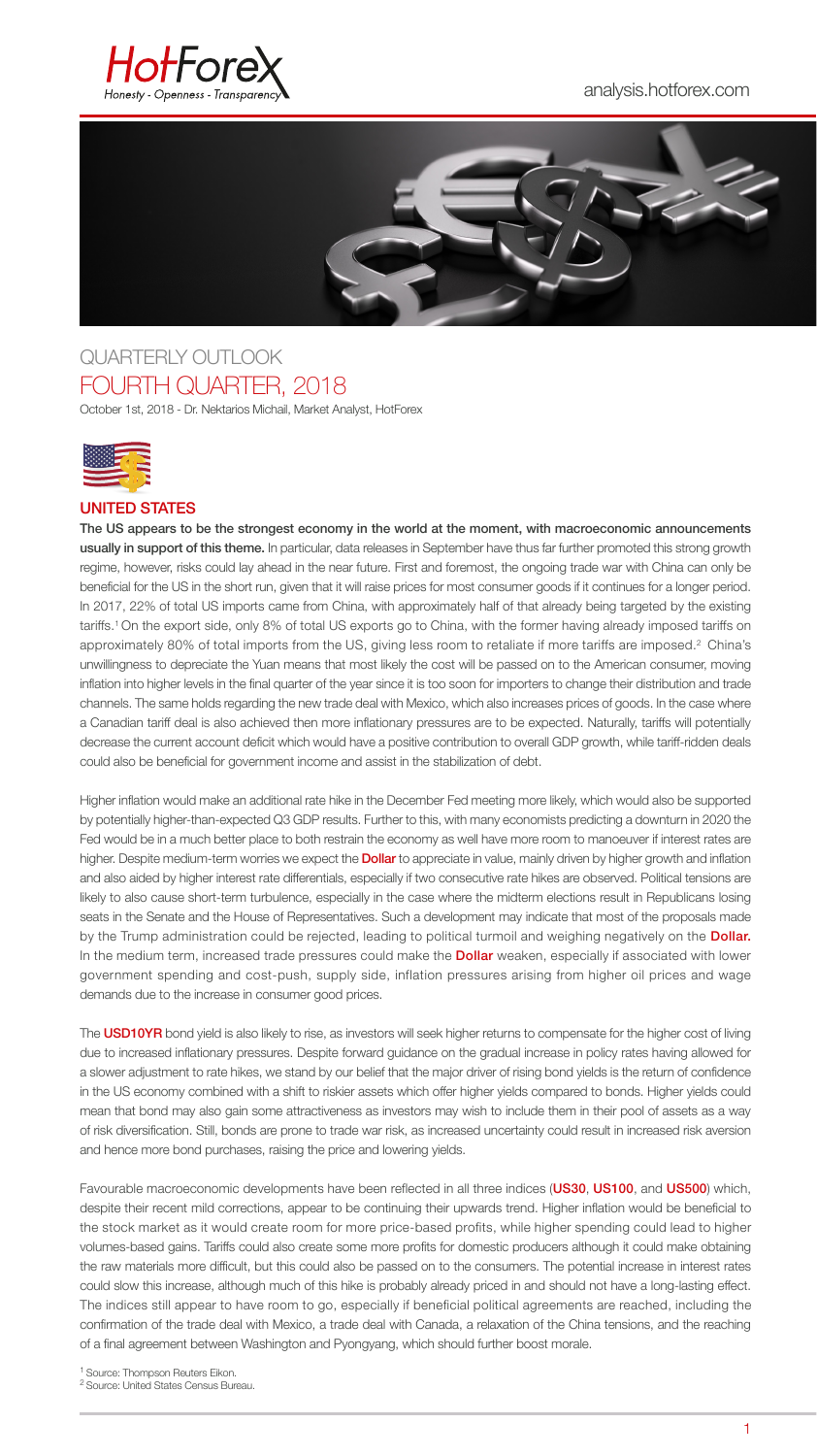



#### EURO AREA

The Euro area has been quietly reporting strong and consistent GDP results, standing at 2.2% y/y for Q2 and 2.5% y/y for Q1. At the same time, the annual inflation rate stands at 2%, slightly higher than the "close to but below 2%" ECB target. <sup>3</sup> Such developments have resulted in a gradual strengthening of the **Euro**, in association with the end of the cheap money (QE) policies announced by ECB. In contrast to the past, growth appears to be rather universal: the vast majority of Euro area countries reported annual growth rates of more than 1.5%, with Italy presenting the region's weakest link, growing at an average of 1.2% in the first half of the year. 4 The country does not appear willing to push through economic reforms which would allow it to promote growth, reduce bureaucracy, and lower corruption. This unwillingness is also proven by the fact that Italy has seen 5 different Prime Ministers in the past 5 years. 4 While the latest government formation has vowed to promote radical change there has still been little movement to that end.

The major political issue still relates to the Brexit discussions, although these are expected to reach an agreement by the end of the year. The deal will most likely satisfy most of the EU's requests but some limited concessions are also expected from the European Union side. Confirming the nature of the Brexit agreement would be more beneficial for the UK in the short run as it will eliminate most of the uncertainty surrounding the final outcome, however, the EU should reap the longer term benefits given that a considerable portion of the UK financial services industry has already relocated to EU locations. Election-wise, not much is expected by the end of the year, with only Luxemburg hosting a general election in mid-October.

In contrast, the SPA35 has been in a long term downwards trend. Spain still has a way to go despite its improved macroeconomic performance and large reduction in unemployment as it still continues to register a 15.1% rate, the

In the near future no major economic actions are expected from ECB other than the end of Quantitative Easing in December, which would set the path for interest rate hikes, most likely in the fall of 2019. We find the possibility of a rate hike before the end of Quantitative Easing as very low, given that the two policies would contradict each other. Furthermore, credit growth has not yet reached the point of intervention, with an overall growth rate of less than 4% in 2018, while the slightly expansionary fiscal stance also limits the need for action. <sup>5</sup> Overall, we estimate that the **Euro** could benefit from a Brexit agreement, however, economic growth would remain lower than the United States. The Euro could further appreciate in the medium term in the case that Italy deals with its existing issues and does not require official assistance. The most important benefit of the Euro at this time is that it could pose a stable currency in contrast with a turbulent Dollar driven by political and economic volatility.

second largest in Europe after Greece. <sup>8</sup> BBVA's exposure to the sliding Turkish economy has not been helpful in this respect. <sup>9</sup> EUR50 has been reflective of the fluctuations of the previously mentioned indices and has been fluctuating sideways despite the ongoing improvement in macroeconomic conditions in the region. This can likely be attributed to the persistence of uncertainty due to Brexit and the sub-par economic performance of Italy. Overall, the index could benefit from the worsening of trade between US and China as the European export sector could witness increased demand. Further to this, lack of policy action is expected to assist the **EUR50**, while the expected Fed rate hikes could put some negative pressure on it.

On the bond front, the **EUBund** has been reflecting the decrease in risk aversion across the continent, and along with the projected end of the easy-money QE policy, it has seen a decrease in price and an increase in yield while still remaining too low. With inflation continuing to be higher than the Bund yield, investors are likely to continue holding it only for diversification and risk-reduction purposes, with the yield expected to move higher as inflation continues to remain close to the ECB target.

Stock markets in Europe are showing the signs of political turmoil, based mostly on sentiment and despite the continuous improvement of economic performance. The GER30 has been in a downwards trend since May in view of continuously worse than expected economic indicators, despite still maintaining an optimistic view about the German economy. PMI indices have consistently fared below expectations, despite always maintaining above the 50-point threshold. A similar pattern can be observed for the inflation rate which mostly came out lower than expectations. Nonetheless, the latest ZEW Surveys came out better than expected, signalling a potential turn of the Index towards higher valuations. FRA40 has been following a long-term upwards trend, appearing to stabilize at high levels during the last few months, aided by stable inflation rates and strong results by its constituents, which chimed along with the overall picture of economic stability following Emmanuel Macron's election. The labour reforms passed last year appear to have improved employment in the country, with the unemployment rate decreasing by 0.4% in August compared to last year, a trend which is expected to continue. <sup>6</sup> The **NETH25** Index appears to be on a corrective move following a slowdown in the macroeconomic performance of the country. Nonetheless, GDP growth stood at 2.7% y/y, with inflation expected to continue fluctuating around the 2% level. 7

3,4,6,7,8 Source: Eurostat. 4,9 Source: Thompson Reuters Eikon. 5 Source: European Central Bank.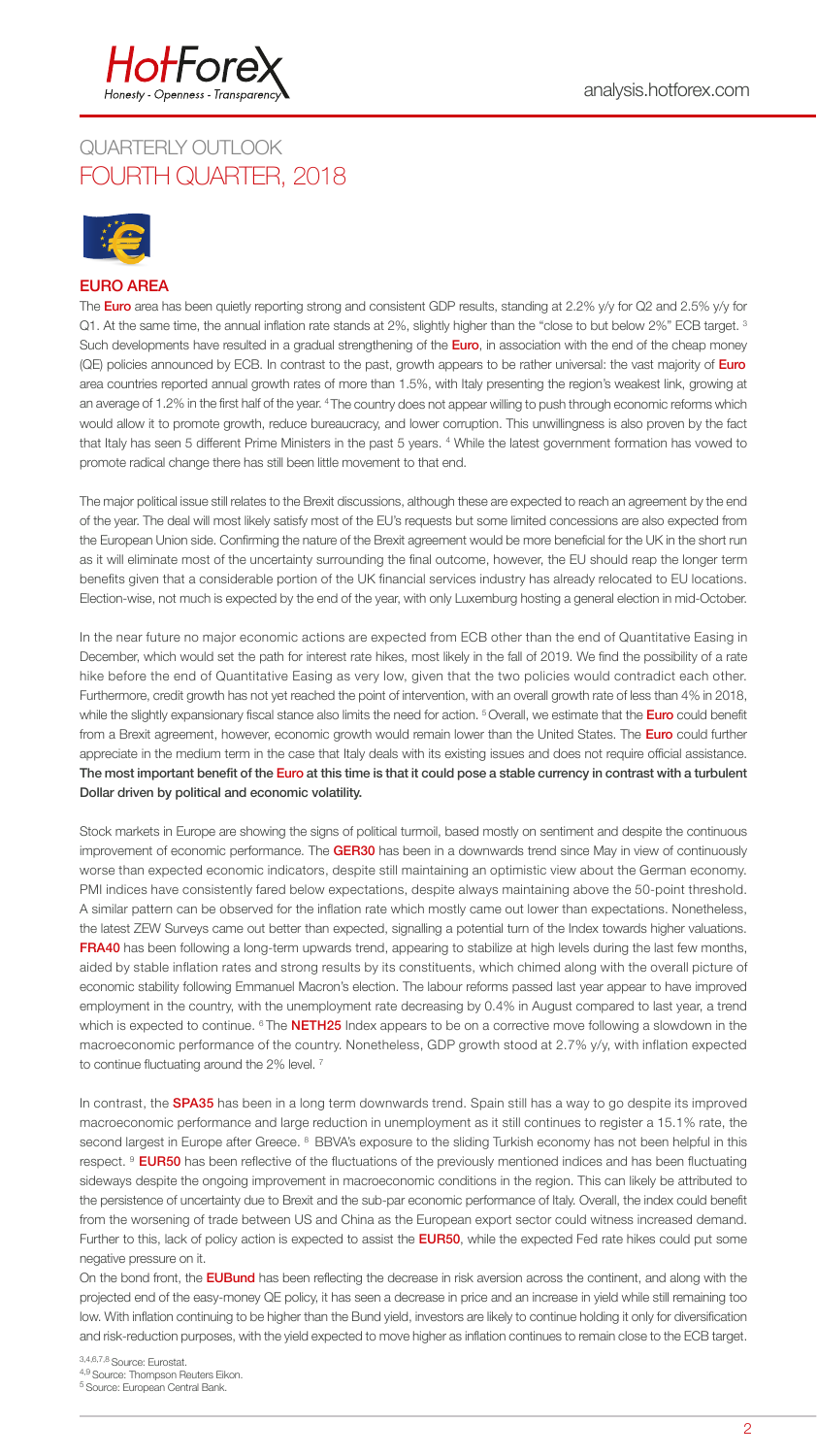



#### JAPAN

The Yen has moved downwards in the past months, predominantly a result of increased trade deficits. As a result of the Yen depreciation inflation has outperformed expectations. Fortunately for the Japanese economy, retail trade and consumer spending have also been registering small increases, although these have also contributed to the widening of the trade deficit. Despite the chronic problems of the Japanese economy, these developments appear to be beneficial, as they could signify an improvement in overall macroeconomic performance. BoJ is not likely to increase interest rates at this point or in the near future given that a weaker Yen is beneficial for the Japanese economy, though it could potentially return the rate to zero. Prime Minister Shinzo Abe will continue to be at the helm of the Liberal Democratic Party and should remain in his position for another three years, a sign that loose economic policies will continue. The JPN225 reacted positively to this development, as well as to the widening of the trade deficit and has continued its upwards trend observed since mid-March. With expectations of a rate hike being low, and with positive developments expected in the near future for the Japanese economy, it is expected that the longer-term upwards trend should continue.



Even though uncertainty regarding Brexit still continues, Sterling has seen good days recently in light of better-thanexpected retail sales and inflation results, which pushed the currency higher. However, inflation results should be taken with a grain of salt, given that higher inflation is most likely due to the **Sterling** depreciation, which has increased firm (i.e. supply-side) costs. While no interest rate decisions have been announced in September, the UK may see the year off with a rate hike if inflation continues to stay above 2%. Naturally, this will also depend on the September and October GDP results, which would be free from the World Cup higher consumption effect in June and July. November is an important month for the country as it will likely pave the way for the finalization of the Brexit agreement, which would reduce uncertainty and possibly boost the GBP. In addition, November inflation numbers will be paramount to identifying whether a rate hike is to be expected, even though macroeconomic stability has not yet been achieved. In the case of a Brexit deal, the UK will likely reap the benefits of a currency appreciation, however, in the long run it could see its financial services industry decline as firms relocate to continental Europe.

#### UNITED KINGDOM

The UK100 has been moving in a downwards trend over the past month, appearing to make a comeback with the recent bout of positive news. The Index will likely react positively to a Brexit deal, as will the rest of the economy, however, higher inflation could erode some firm profitability while a rate hike could also limit the stock market's upside potential. With the UK Gilt, in contrast, the prevailing global trend has actually increased in price, reflecting the ongoing uncertainty as investors are less willing to hold risky assets. Positive macroeconomic news has contributed to the yield increasing over the past days, nonetheless this could just be a correction as it remains to be seen whether the UK's macroeconomic performance can persist.



The **Aussie** has been on a persistent depreciating path with respect to the **Euro** and the **Dollar**, however a recent correction has been observed in view of stronger than expected labour market figures. As already suggested, the possibility for a rate hike still exists, but is more likely to happen in the last meeting of the year. Nonetheless, it is uncertain whether an increase in the rate will actually record any material impact on the economy. Despite currency troubles the AUS200 still remains strong, reaching record highs in late August but mildly correcting since. The positive trend is expected to continue until definite conclusions can be reached about the viability of the banking sector and possible policy actions.

<sup>10</sup> Source: Reserve Bank of Australia.

AUSTRALIA

Australian banks have been facing increased funding costs as they tend to borrow in external markets and in USD. With the expected rate hikes, funding costs are expected to increase further despite no action taken by the RBA, which sees wage growth as too slow to justify rate increases. This could affect the already large amount of interest-only housing loans, standing at 40% of total loans in 2017. <sup>10</sup> Furthermore, the fourth consecutive decrease in house prices in the past four quarters is likely to endanger banks if it persists, given the large share of loans which rely on perpetual refinancing to remain afloat. As house prices drop, banks will be either unwilling to refinance them or demand higher interest rates, as collateral price will decrease. The combination of the two could put the financial sector in trouble, as newspapers are already reporting stories of housing problems and the RBA suggests that moving to actual principal and interest loans would significantly increase costs for consumers. On the political front, following the resignation of the Australian PM, the next election date is uncertain, though May 2019 is considered the latest date for House of Representative elections.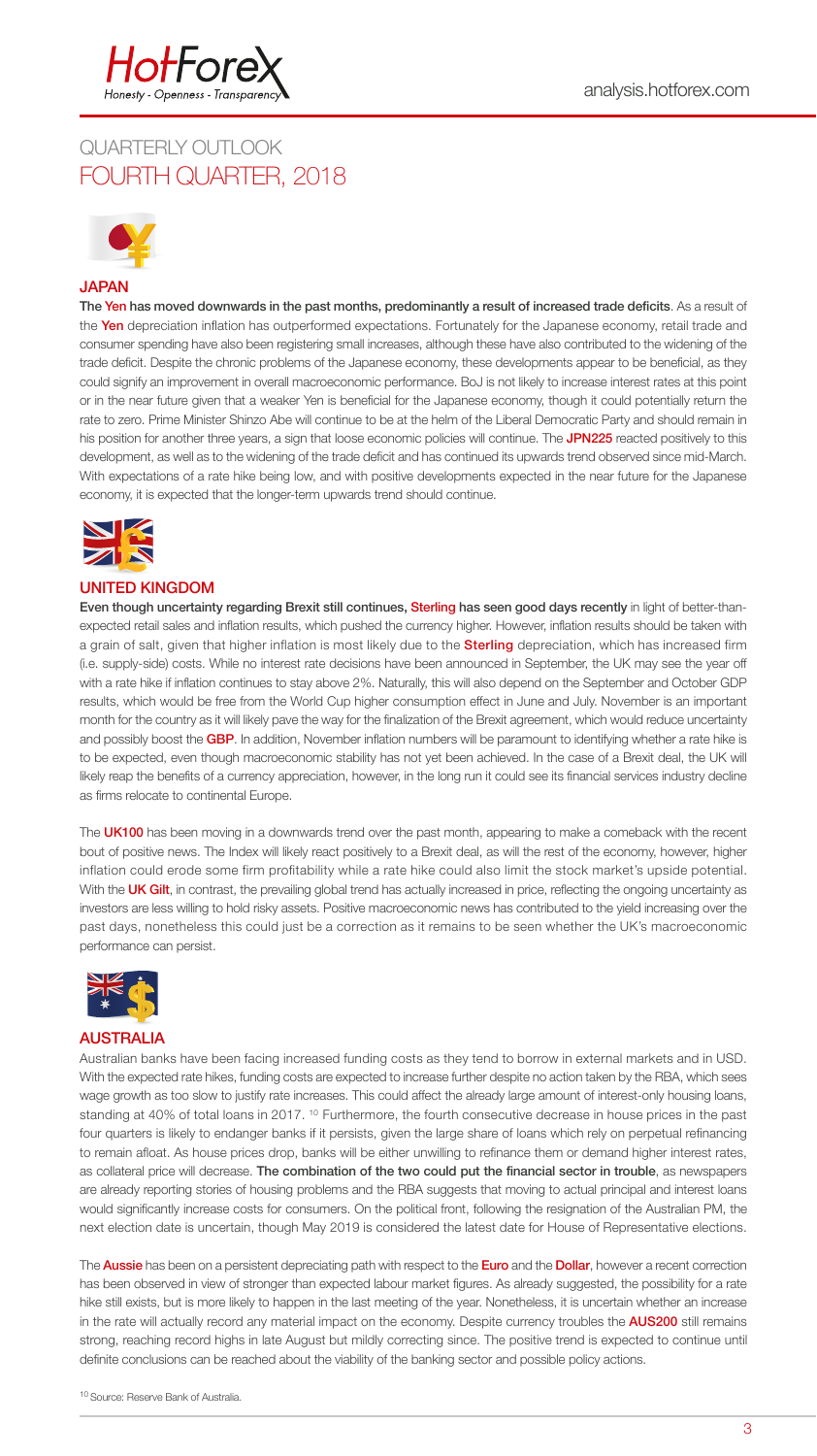

### **CANADA**

The Loonie has been on bid against the Euro, while it has also been gaining ground against the Dollar. BoC appears to endorse gradualism in interest rate hikes, with an interest rate change likely in the final meeting of the year (December) while no policy change is expected in the October meeting. The policy appears to have been justified by the latest CPI figures which confirmed that the July jump was a one-off event. Despite coming out lower than the forecasts, Q2 GDP still remained at an impressive 2.9%. 11 On the political and trade fronts, Canada has many incentives to join a trade union with Mexico and the US, specifically given the fact that many border jobs rely on trade. Nonetheless, officials have shown that they are more likely to promote the "no deal is better than a bad deal" dictum as they appear unlikely to continue with the talks if the Trump administration pushes through with unreasonable demands. The overall impact from an agreement is expected to weight positively on the Loonie, though if it is delayed it may not have such a large effect on the currency.





The Swissy has benefited from the prevailing uncertainty in politics and trade conditions around the world, and has been on bid with respect to the **Dollar**, although it has been declining lately, perhaps partly due to FX interventions by SNB. In contrast, the Swissy has maintained its gains against the Euro. The macroeconomic conditions in the country appear to still be volatile with the latest figures coming up mixed as real GDP and industrial production increased but retail sales declined. The unemployment rate remains low. The boost in exports and industrial production have assisted the SUI20 to climb higher, with expectations of moving to new highs if export growth continues. In order to support this export-led growth the SNB is unlikely to proceed with a rate hike in the near future, at least until the Brexit agreement is resolved, given that it already considers the currency to be overvalued and despite the fact that most Swiss goods are usually associated with inelastic demand.



### SWITZERLAND

The ZAR faced strong pressure in August as a result of Trump's comments and has been trading at lows since. The fact is that the country has officially entered a recession, as the economy shrank by 0.8% in the second quarter of the year. Agriculture was the main sector registering declines following ANC plans to expropriate land from white farmers who possess large parcels of land without compensation, with the Agribusiness Confidence Index declining to the lowest in more than two years. This can potentially have its effects on the banking sector if farmers stop repaying loans. However, if the plan is not pushed through, the recession could end as soon as the next quarter, as the South African Reserve Bank has kept its interest rate at a two-year low.

In Turkey, the Lira appears to have stabilized in view of the interest rate hike and the proposed plan to cut government spending in order to control the unfolding currency crisis and mounting inflationary pressures. The proposed austerity measures would slash growth 1.7% in 2018 and 3.2% in 2019. 13 Nonetheless, the plan lacks specific details and the Turkish administration is not clear as to how the expected decline in output will affect government revenue. The need for bank support is currently more predominant than ever, as bad loans are increasing. While the government has suggested a plan to monitor banks' health, no specific details have been laid out. Despite the efforts made by the Erdogan government to avoid further depreciation of the Lira, lack of a specific plan of action has not yet convinced the markets that the worst is over for the country.

### EMERGING ECONOMIES

Following the trade agreement with the US, Mexico continues on its long-term growth path, as manufacturing exports continue their long-term upwards trend. Importantly, headline and core inflation are also declining from the 6.5% and 5% highs in 2017. <sup>12</sup> The Peso (MXN) has been gaining on the Dollar since mid-June, despite a small depreciation observed in August. As Mexico continues to grow the long-term trend of the Peso is expected to continue.

11 Source: HotForex Economic Calendar. 12 Source: OECD 13 Source: Thompson Reuters Eikon.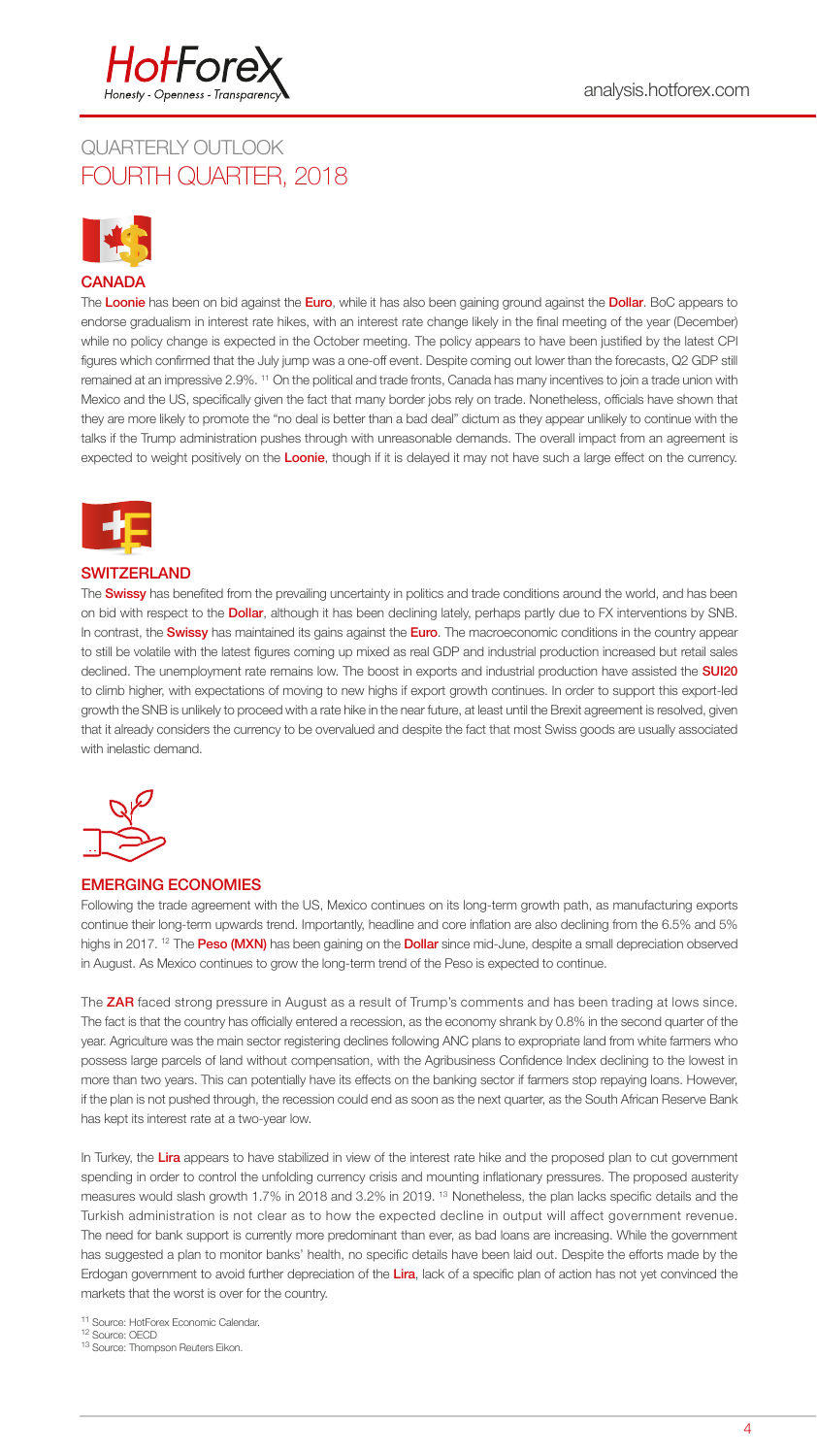

In Asia, the Yuan appears not to have been affected by the imposition of the Trump tariffs, trading at about 6.8 against the Dollar. The 10% tariffs should not bear much effect on overall Chinese exports, given that the Yuan has depreciated approximately 7% since June. In addition, tax incentives offered by the Chinese government should boost local firm profitability. Excluding trade, other issues which plague the country include bad loans, which have been on an increasing trend.

On the other hand, the impact of sanctions on the Russian economy and the **Ruble** is expected to be much milder given the limited trade ties with the US. As predicted in the September monthly outlook, an interest rate hike took place in order to protect from further currency depreciation, leaving the door for future rate increases open. The move was successful as the Ruble gained against the Dollar, with the Central Bank of Russia getting reputational gains by demonstrating a willingness to intervene not often observed in emerging economies.



### **COMMODITIES**

The downwards trend in Gold observed since March 2018 as a result of higher world GDP growth appears to have stabilised as the price of Gold is fluctuating around the USD1,200 mark. Uncertainty over US-China trade relations and the continued uncertainty regarding Brexit pushed it back up in late August, surpassing the USD1,200 mark after trading below that point in early August. Safe haven assets appear not to have lost their appeal amidst trade tensions and political uncertainty, as previously outlined. Nonetheless, positive news regarding developed economies could move the price downwards, while emerging market developments do not appear to have had important effects on the price of Gold. Interestingly, Gold has not reacted much to the imposition of tariffs on China, though the expected rate hikes by the Fed should put downwards pressure on the price.

Closely correlated with the path of Gold, Silver has been on a downwards trend since June after the ECB announcement that quantitative easing will stop by the end of the year. Similar to **Gold**, the Fed's intention to pursue a gradual increase of interest rates is also expected to have a negative impact on the price of **Silver**. No major changes are expected in the coming quarter, while in the longer term industrial demand for Silver appears to be increasing, which could perhaps push prices higher given that record Gold-to-Silver ratios have been observed recently. On the other hand, the continued increase in supply could also put downward pressure on the price.

The other big cryptocurrencies, namely **Ethereum, Dashcoin, Litecoin** and **Ripple** have also been moving along a longer-term downwards trend, stabilizing at November 2017 levels. Despite technological innovations in the speed of payments associated with these cryptos, their prices are still highly affected by **Bitcoin** movements. Given the strong correlation between the coins, unexpected movements in one should also affect the others, especially if they are in line with the longer-term price path. The only currency which has managed to move rather independently in the past days has been Ripple, as its parent company, XPR, has been gaining momentum in the blockchain space. Nonetheless, it is yet uncertain of whether Ripple can set its own path and break ties with Bitcoin. Overall, the fourth quarter of the year will be catalytic as to where crypto prices should move in the coming year.

The world's leading fuel source has been on an upwards trend since early 2018, despite the OPEC agreement to boost production by 1 mln barrels a day and Russian crude production jumping to record highs. **Oil** prices appear to be boosted by increased demand in the Asia Pacific region, as growth in consumption was anemic elsewhere. Short-run fluctuations in US crude inventories driven by gasoline demand can justify small bouts in volatility. The long-run forecast for *Oil* is that prices are expected to grow slowly but persistently, especially in the case that trade issues among the US and its partners are resolved.



### **CRYPTOS**

Cryptos have been viciously attacked recently, with notable speakers and economists suggesting that their long-run value is zero. Markets appear to disagree, at least in the case of **Bitcoin**, as it does not appear to be heavily affected. The world's most popular coin has continued its drop in price, but does not appear to be able to persistently break below the USD6000 mark. The **Bitcoin** path appears to resemble a descending triangle, following a gradual but persistent reduction in price. Given its negative association with the price of Gold, Bitcoin could serve as a hedge against unexpected Gold movements, though its price volatility prevents it from being considered a safe haven asset, at least at the moment. The slow movements during the past days are indicative of market indecision to either break the USD6000 barrier or push upwards, however, a more evident trend should appear within the next quarter as the indecision cannot go on forever.